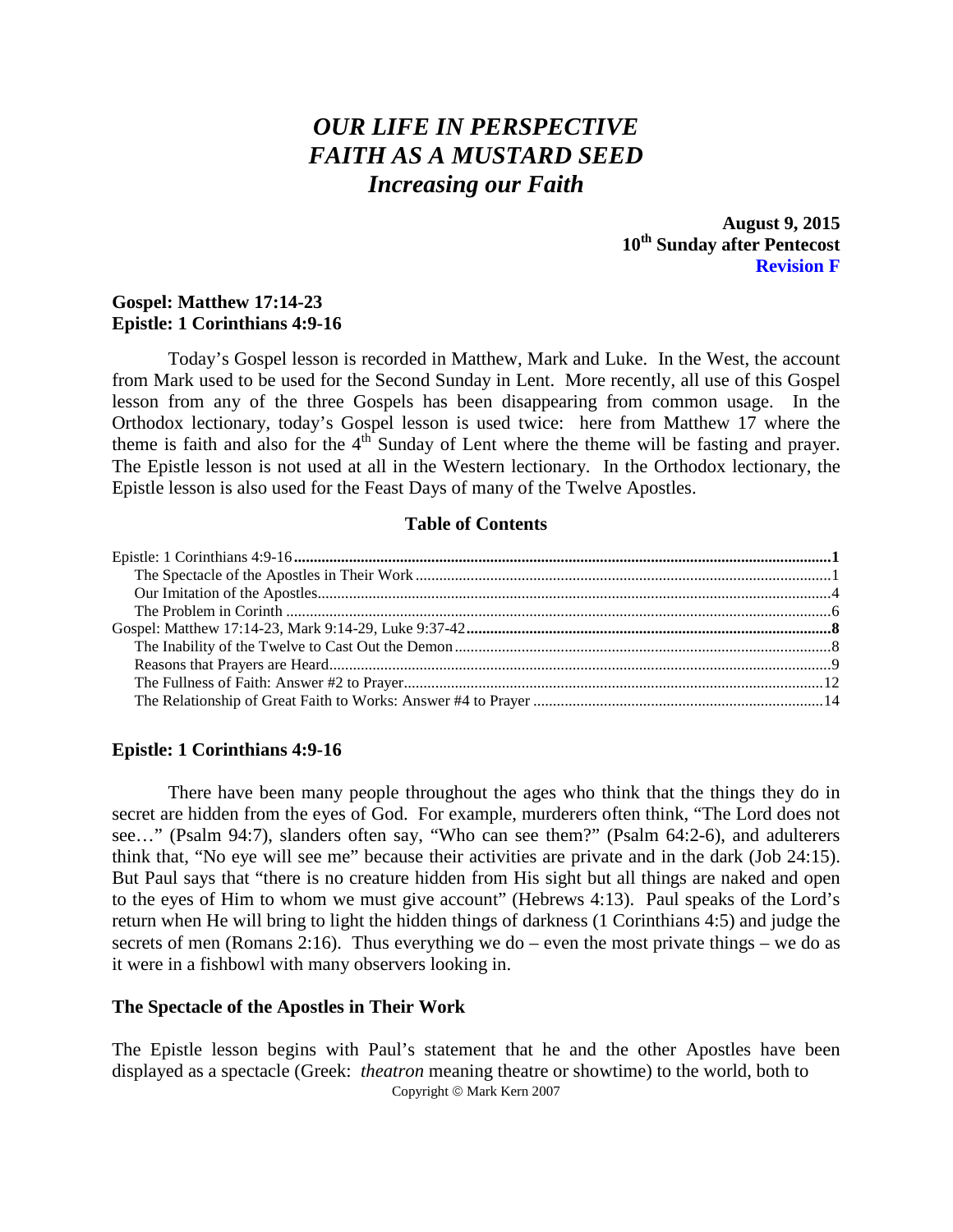angels and to men (1 Corinthians 4:9). Why to angels? Table I is a brief summary of New Testament references to the function of angels; that is, a list of the things angels are recorded as doing.

One of the things angels do is witness human affairs and the working out of our salvation. Angels desire very much to look into the things the Prophets ministered (literally deaconed) to us, and the evangelization of the Church by the Holy Spirit (1 Peter 1:12). The writer of Hebrews cautions his readers not to forget to entertain strangers; they may be angels looking in on human affairs (Hebrews 13:2). When one sinner repents as a result of the Holy Spirit's evangelism, there is joy in the presence of the angels (Luke 15:10). When Paul set Timothy up as overseer (1 Timothy 5:21), Paul charged him before God, the Lord Jesus and the angels (who look in) to do things right.

| 1. Surround Throne of God              | Hebrews 12:22                                        |
|----------------------------------------|------------------------------------------------------|
| 2. Always see Face of the Father       | Matthew 18:10                                        |
| 3. Witness Christ's confession of us   | Mark 8:38, Luke 12:8-9; 9:26                         |
| 4. Are subject to Christ               | 1 Peter 3:22                                         |
| 5. Are personal servants of Christ     | Matthew 4:6, 11; 26:53, Mark 1:13, John 1:51         |
| 6. Passed Law on to men                | Acts 7:53, Galatians 3:19                            |
| 7. Sang praise to God at nativity      | Luke $2:15$                                          |
| 8. Don't judge anyone                  | 2 Peter 2:11                                         |
|                                        |                                                      |
| 9. Are witnesses to human affairs      | Luke 15:10, 1 Corinthians 4:9, 1 Timothy 3:16; 5:21, |
|                                        | <b>Hebrews 13:2, 1 Peter 1:12</b>                    |
| 10. Guard Children                     | Matthew 18:10                                        |
| 11. Don't marry; we'll be like them    | Matthew 22:30, Mark 12:25, Luke 20:34-36             |
| 12. Gather righteous at $2nd$ Coming   | Matthew 13:39-49; 16:27; 24:31; 25:31, Mark 13:27    |
| 13. Don't know time of $2^{nd}$ Coming | Matthew 24:36, Mark 13:32                            |

**TABLE I WHAT ANGELS DO**

Quoting an ancient hymn or creed, Paul referred to the mystery of godliness as having at least six parts (from 1 Timothy 3:16):

- The incarnation
- Justified in the Spirit (baptism and resurrection) see Matthew 3:16, Romans 1:4
- Seen by angels
- Preached among the Gentiles
- Believed on in the world
- Received up in glory

Most of us would see the incarnation, justification, preaching, believing and receiving as a much bigger deal than just being seen by angels. Perhaps that's because we're so focused on our own human affairs that we don't realize that we are in the fishbowl and they are all watching us.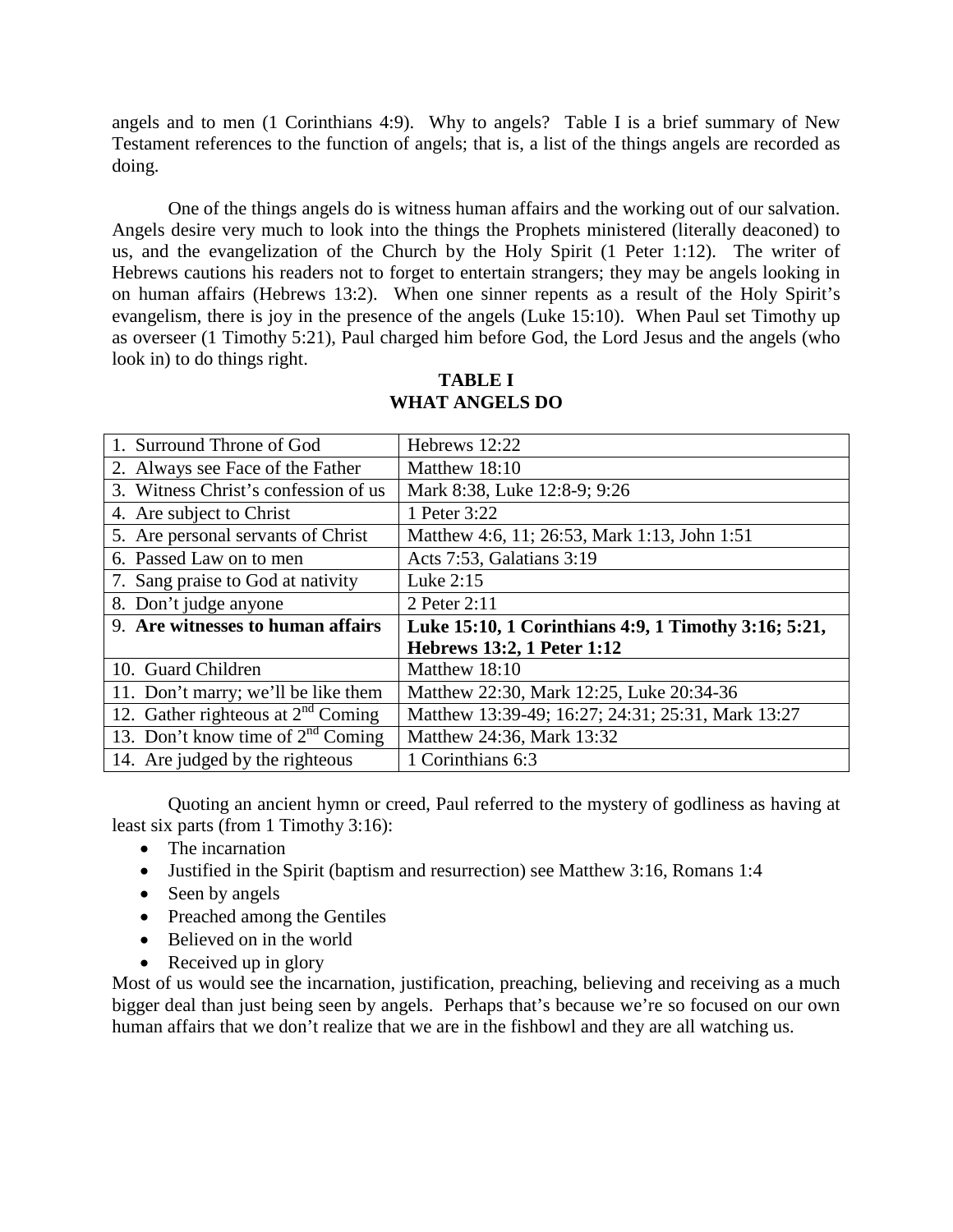John Chrysostom commented<sup>[1](#page-2-0)</sup> that there is more to this than meets the eye, and that Paul was speaking of a very severe rule of life.

"There is a great depth of meaning and severity implied in (Paul's) saying…'us the Apostles' who are enduring such innumerable ills, who are sowing the word of godliness, who are leading you to this severe rule of life. But what does 'unto angels' mean? It is possible to 'become a spectacle unto men', but not so to angels when the things done are ordinary. But our wrestling is such as to be worthy even of angelic contemplations".

Clement of Alexandria stated<sup>[2](#page-2-1)</sup> that there is contempt for the Faith on the part of the multitude. As a result, Paul's words are not appreciated and his work is not understood.

"To the multitude, the vain labor of stuffing themselves to satiety like cattle is desirable. But to us the apostle says, 'Now we know this, that our old man is crucified with Him, that the body of sin might be destroyed, that henceforth we should not serve sin' (Romans 6:6). Does not the apostle then plainly add the following, to show the contempt for faith in the case of the multitude? 'For I think that God has set forth us the apostles last, as appointed to death we are made a spectacle to the world, and to angels, and to men. Up to this present hour we both hunger, and thirst, and are naked, and are beaten, and are feeble, and labor, working with our hands. Being reviled, we bless; being persecuted, we endure; being defamed, we entreat; we are become as it were the off scouring of the world' (1 Corinthians 4:9-13). Such also are the words of Plato in the *Republic*: 'The just man, though stretched on the rack, though his eyes are dug out, will be happy'".

Tertullian stated<sup>[3](#page-2-2)</sup> that the "spectacle to the world" does not refer to just unbelievers but to both men and angels, both of whom have work to do in the world.

"He has promised Christ to be a Light, and He has declared Himself to be a lamp, 'searching the hearts and reins' (Psalm 7:9 LXX). From Him also shall 'praise be had by every man' (1 Corinthians 4:5); from Him proceeds also, as from a judge, the opposite of praise. You say he interprets the world to be the God thereof, when he says, 'We are made a spectacle to the world, and to angels, and to men' (1 Corinthians 4:9). If by world he had meant the people, he would not have afterwards specially mentioned '*men'*. The Holy Spirit has providentially explained the meaning of the passage thus, 'We are made a spectacle to the world', *i.e.* 'both to *angels'*, who minister therein, 'and to *men'*, who are the objects of their ministration".

So what is Paul doing that is worthy of angelic contemplation? He and others are:

- Morons because of Christ
- Weak or feeble
- Dishonored
- Hungry and thirsty

<span id="page-2-1"></span><span id="page-2-0"></span><sup>&</sup>lt;sup>1</sup> John Chrysostom, <u>Homilies on 1 Corinthians</u>, XII, 6.<br><sup>2</sup> Clement of Alexandria, <u>Stromata</u>, IV, 7.<br><sup>3</sup> Tertullian, Five Book Against Marcion, II, ii, v, 7.

<span id="page-2-2"></span>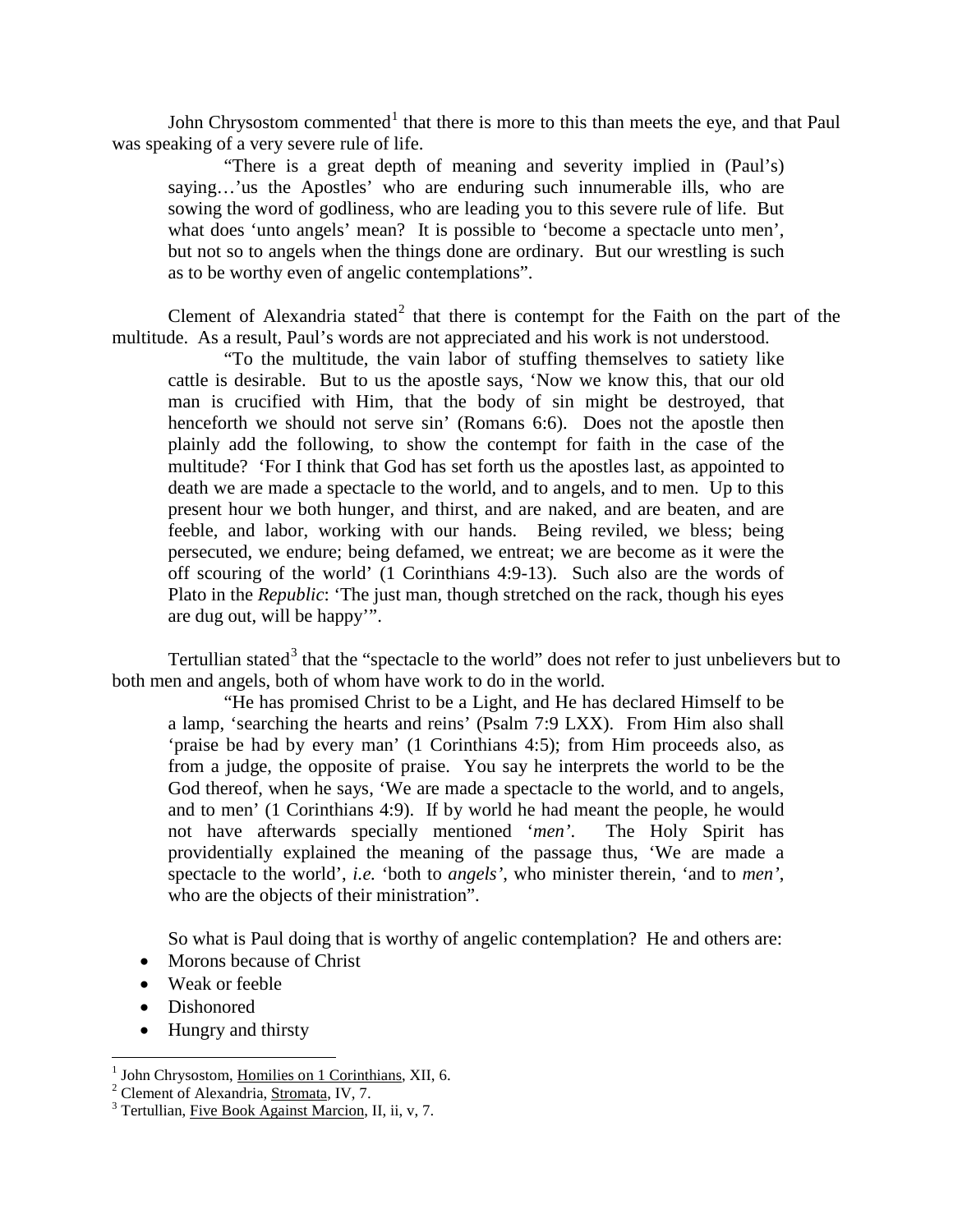- Poorly clad
- Punched out (with the fist)
- Homeless
- Working with their hands
- Reviled
- Persecuted
- Defamed
- Refuse (lit. Pot scrubbing) of the world
- Off scouring (lit. floor sweepings) of all things

Yet Paul said that the Corinthians claimed to be:

- Wise in Christ
- Strong
- Held in Honor

Chrysostom then went on<sup>[4](#page-3-1)</sup> to say that if men were looking on, no one would choose to commit adultery and fornication. In the sight of God, men not only commit adultery and fornication, but other things also that are much more dreadful. When we commit uncleanness, we fear men more than God; we have thus subjected ourselves unto them and made them lords over us.

"There are many other things also which seem to these our lords to be evil, but aren't; these we flee for our part in like manner. For instance to live in poverty, many account disgraceful; and we flee poverty not because it is disgraceful nor because we are so persuaded, but because our masters count it to be disgraceful and we fear them. Again, to be dishonored and contemptible and void of all authority seems likewise to the most part a matter of great shame. This again we flee, not condemning the thing itself, but because of the sentence of our masters".

"Again on the contrary side also, we undergo the same mischief. As wealth is counted a good thing, and pride, and pomp, and to be conspicuous; accordingly this we pursue. Not from considering the nature of the things as good, but persuaded by the opinion of our masters. This master is savage and a severe tyrant; not so much as a command was being needed in order to make us listen to him. It is enough that we just know what he wills, and without a word we submit; so great a good will do we bear toward him. God may threaten and admonish day by day but we don't hear that. But the common people, our master, made up of all manner of the dregs of society, have no occasion for one word of command. Enough for it only to signify with what it is well pleased, and in all things we obey immediately".

# <span id="page-3-0"></span>**Our Imitation of the Apostles**

Paul spoke to the Corinthians as a father, since he had founded the Church in Corinth. As a father desiring to correct his spiritual children, Paul could have returned to Corinth with a "rod" (1 Corinthians 4:21) to discipline them. But he preferred to come in a spirit of gentleness.

<span id="page-3-1"></span> <sup>4</sup> John Chrysostom, Homilies on 1 Corinthians, XII, 8.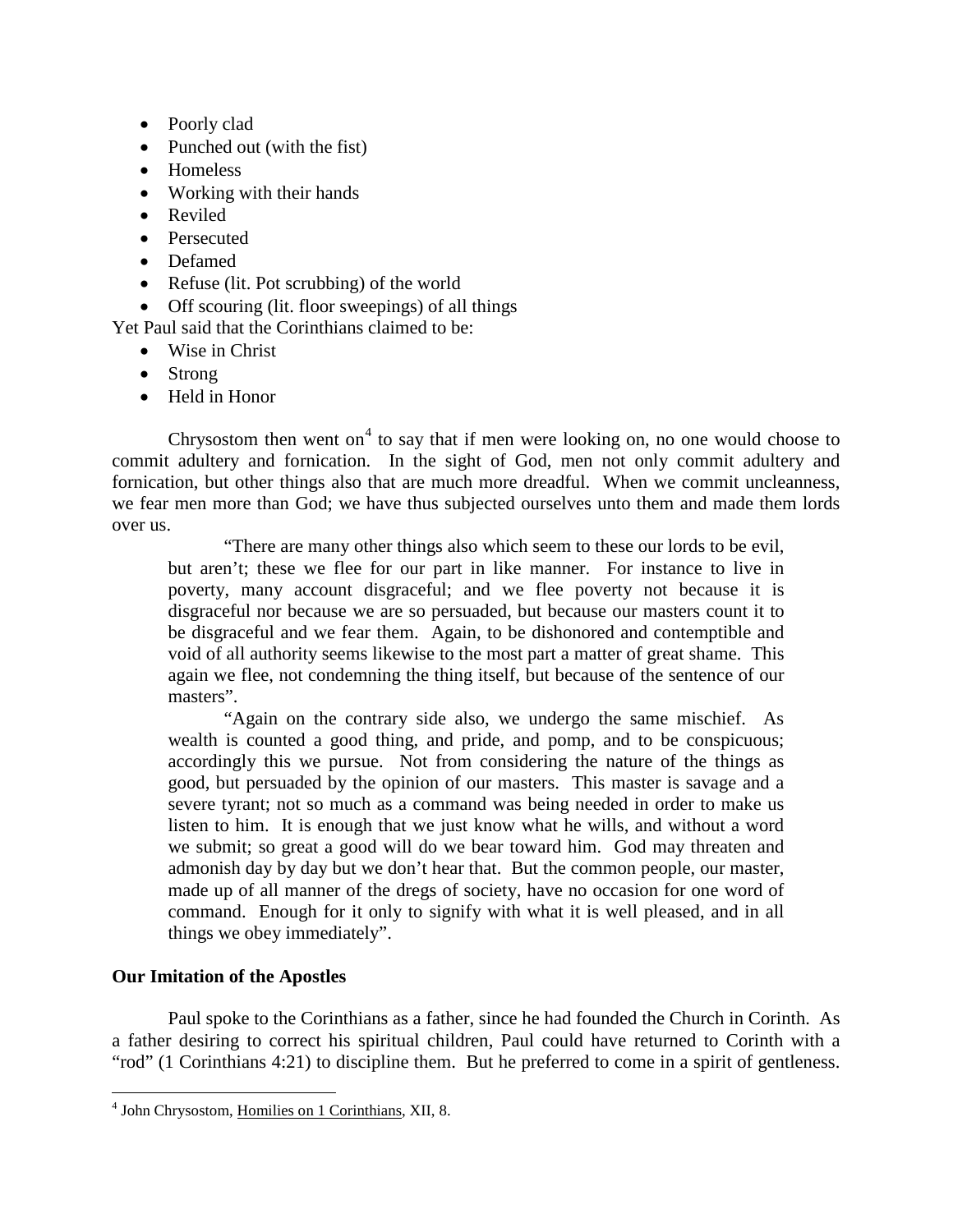As a father, he urged the Corinthians to imitate him (1 Corinthians 4:16) as an example, as we all imitate our parents.

Cyril of Jerusalem pointed out<sup>[5](#page-4-0)</sup> that it is not only a natural father who is called "father" in the Scriptures. Paul, Job, Christ and Joseph are all called a "father" for people other than their natural children.

"In the Divine Scriptures the natural father is not the only one called 'father'. Paul was father of the Corinthians, not by having begotten them after the flesh, but by having taught and begotten them again after the Spirit (1 Corinthians 4:15). Hear Job also said, 'I was a father of the needy' (Job 29:16); for he called himself a father, not as having begotten them all, but as caring for them. And God's Onlybegotten Son Himself, when nailed in His flesh to the tree at the time of crucifixion, on seeing Mary, His own Mother according to the flesh, and John, the most beloved of His disciples, said to him, 'Behold! your mother', and to her, 'Behold! your Son' (John 19:26-27). He taught her the parental affection due to him, and indirectly explained that which is said in Luke, 'and His father and His mother marveled at Him' (Luke 2:33): words which the tribe of heretics snatches up, saying that He was begotten of a man and a woman. For as Mary was called the mother of John, because of her parental affection, not from having given him birth, so Joseph also was called the father of Christ, not from having begotten Him, but because of the care bestowed on His nurture".

How do we imitate Paul and the other Apostles as the fathers of the Faith? By our strictness and dedication to the things of the Lord! If we can see ourselves as in a fishbowl, where the angels and the bodiless powers are constantly watching to see how we will do, we will gain a better perspective. To this end, tribulation may be helpful, even if it is very unpleasant.

John Chrysostom stated<sup>[6](#page-4-1)</sup> that tribulation is expedient for us, as we imitate the Master. If he took the path of affliction while we take the path of ease and comfort, it may be open to question whether we are on the same path.

"For a great, a truly great consolation are both the sufferings of Christ, and those of the Apostles. For He so well knew that this is the better way of virtue, as even to go that way Himself, not having need thereof. He knew so well that tribulation is expedient for us, and that it becomes rather a foundation for repose. For hear Him saying, 'If a man take not his cross, and follow after Me, he is not worthy of Me' (Matthew 10:38). If you are a disciple, He means, imitate the Master, for this is to be a disciple. But if He went by the path of affliction and you go by that of ease, you no longer tread the same path, which He trod, but another. How then do you follow, when you don't follow? How shall you be a disciple, not going after the Master? This Paul also says, 'We are weak, but you are strong; we are despised, but you are honored' (1 Corinthians 4:10). How is it reasonable, he means, that we should be striving after opposite things, and yet that you should be disciples and we teachers?"

<span id="page-4-0"></span> $<sup>5</sup>$  Cyril of Jerusalem, Catechetical Lectures, VII, 9.  $<sup>6</sup>$  John Chrysostom, Homilies on Hebrews, XXVIII, 6.</sup></sup>

<span id="page-4-1"></span>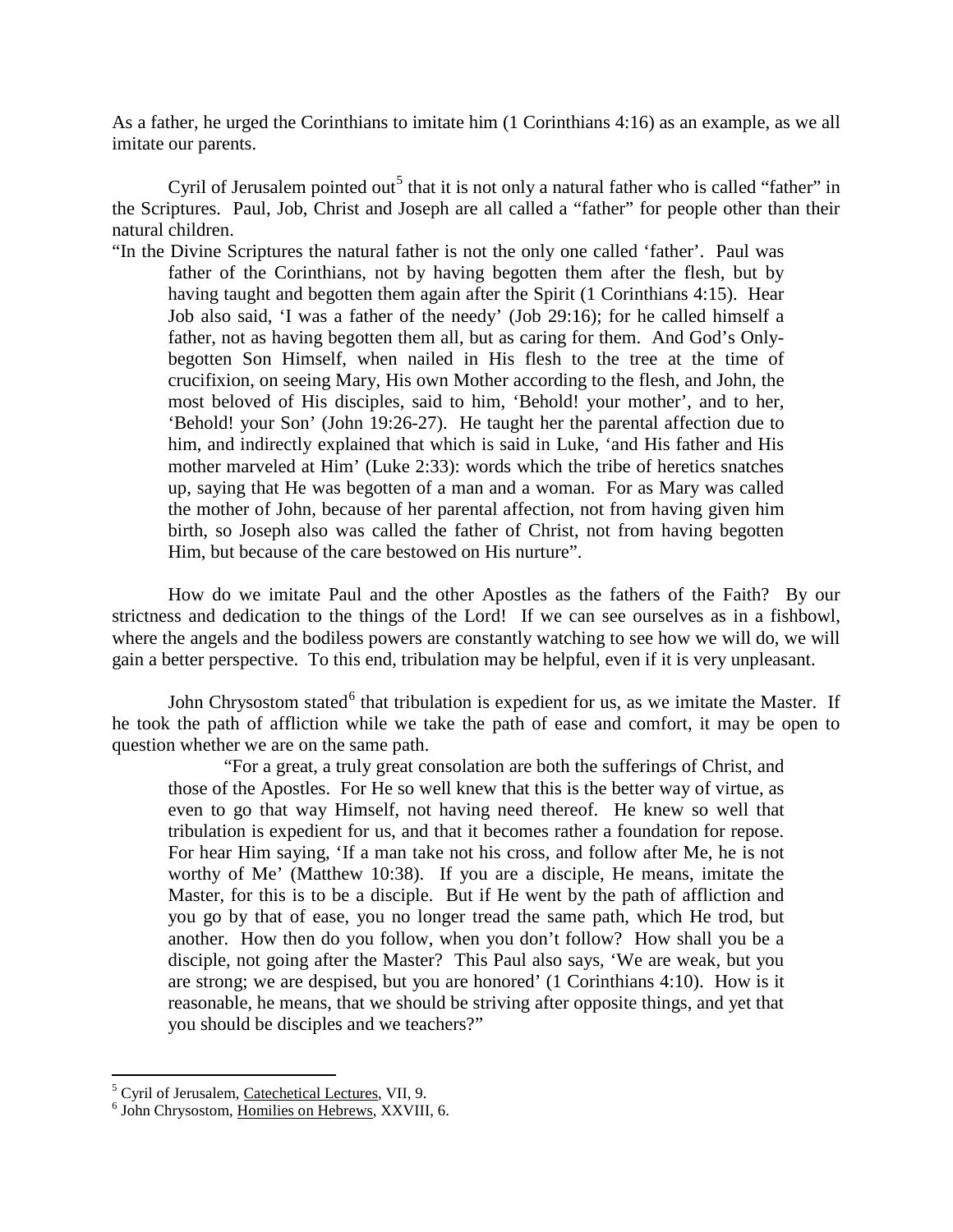Ambrose of Milan stated<sup>[7](#page-5-1)</sup> that part of Paul's humility in his persecution was his repentance for persecution of the Church. This was like plowing land in order to remove brambles and produce good fruit.

"Let us then not be ashamed to confess our sins unto the Lord. Shame indeed there is when each makes known his sins; but that shame, as it were, plows his land, removes the ever-recurring brambles, prunes the thorns, and gives life to the fruits which he believed were dead. Follow him who, by diligently plowing his field, sought for eternal fruit. 'Being reviled we bless, being persecuted we endure, being defamed we entreat, we are made as the off scouring of the world' (1 Corinthians 4:13). If you plow after this fashion you will sow spiritual seed. Plow that you may get rid of sin and gain fruit. Paul plowed so as to destroy in himself the last tendency to persecution of the Church. What more could Christ give to lead us on to the pursuit of perfection, than to convert and then give us for a teacher one who was a persecutor?"

Dionysius the Great of Alexandria gave<sup>[8](#page-5-2)</sup> an example of how the saints of his day ( $3<sup>rd</sup>$ Century) interpreted Paul's words about seeking humility in the helping of others. By sacrificing themselves and their own comfort, they received the martyr's crown.

"Certainly very many of our brethren, while, in their exceeding love and brotherly kindness, did not spare themselves, but kept by each other, and visited the sick without thought of their own peril. They ministered to them, and treated them for their healing in Christ; they died from time to time most joyfully along with them, bringing on themselves pains derived from others. They drew upon themselves their neighbors' diseases, and willingly took over to their own persons the burden of the sufferings of those around them. And many who had thus cured others of their sicknesses, and restored them to strength, died themselves, having transferred to their own bodies the death that lay upon these. And that common saying, which otherwise seemed always to be only a polite form of address, they expressed in actual fact, as they departed this life, like the 'off scouring of all' (1 Corinthians 4: 13). The very best of our brethren have departed this life in this manner, including some presbyters and some deacons, and among the people those who were in highest reputation. Because of the distinguished piety and the steadfast faith, which were exhibited in it, this form of death appeared to come in nothing short of martyrdom itself".

# <span id="page-5-0"></span>**The Problem in Corinth**

The Corinthians had tolerated sexual immorality such as was not even named among the Gentiles (1 Corinthians 5:1). They had separated into cliques: some of Paul, some of Apollos, some of Peter, etc. (1 Corinthians 1:12). Paul could not speak to them as spiritual people but as fleshly people, who needed milk and not solid food (1 Corinthians 3:1-3). If the Corinthians thought they were wise in Christ, strong and held in honor, the question is: who says so? Paul thought they were puffed up and was planning to come to see what power was behind their haughtiness (1 Corinthians 4:18-21). Paul's aim was to get the Corinthians to imitate him (1)

<span id="page-5-2"></span><span id="page-5-1"></span><sup>&</sup>lt;sup>7</sup> Ambrose, <u>Two Books Concerning Repentance</u>, II, 5.<br><sup>8</sup> Dionysius, "Epistle to the Alexandrians", XII, 4, in <u>Extant Fragments</u>, VI.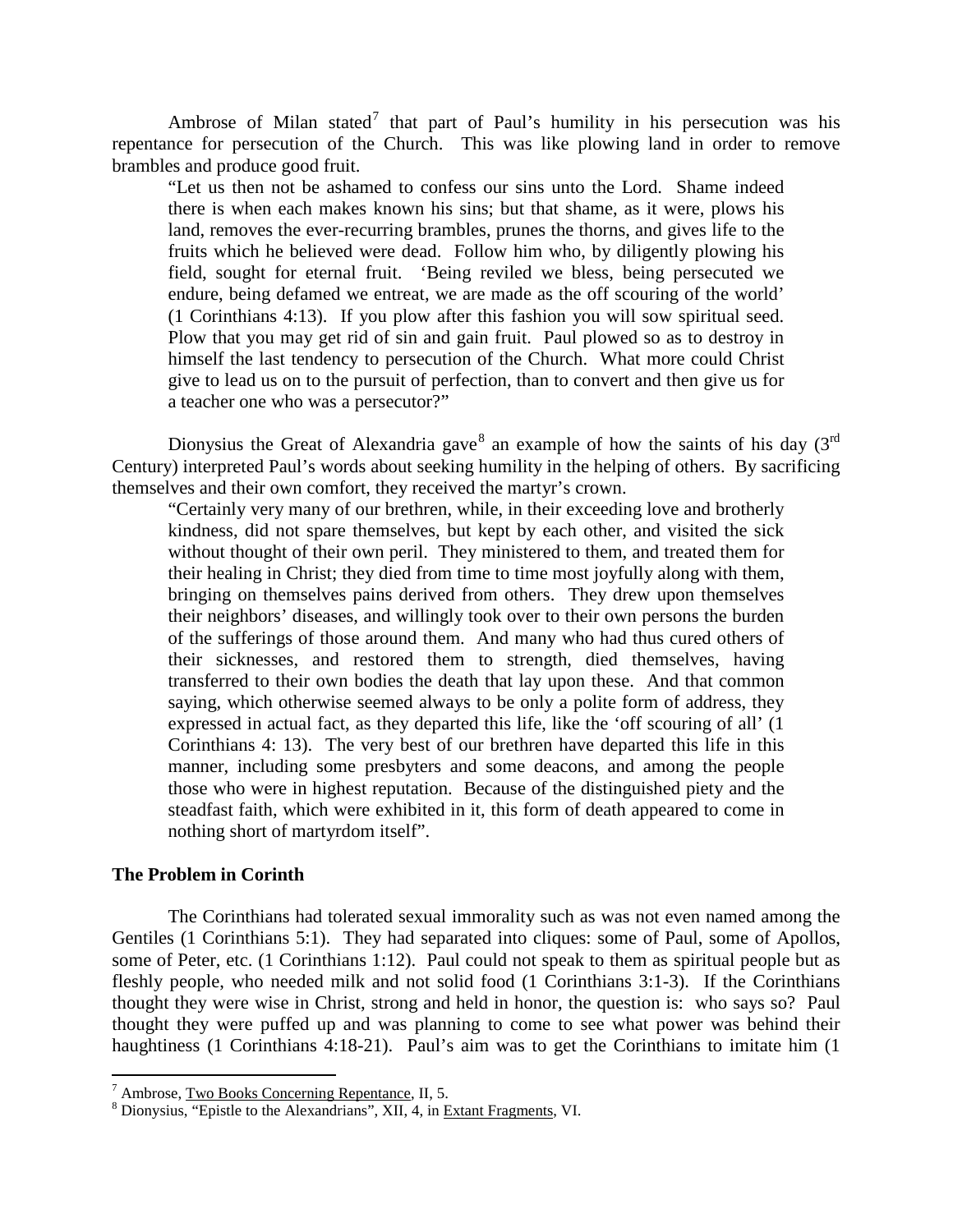Corinthians 4:16) and focus on what God considers good rather than what their peers consider good.

To help them with this, he sent Timothy (one of the Seventy who had been traveling with Paul for about seven years at this point) on ahead to remind them of Paul's ways in Christ (1 Corinthians 4:17). The Corinthians had become somewhat puffed up (1 Corinthians 4:18, 19; 5:2) but were unaware of their problem (which everyone outside the fishbowl could see). Paul was diligent to point this out as a loving father concerned for his children (1 Corinthians 4:14- 15).

Earlier in 1 Corinthians 1:18, Paul had mentioned the Word of the Cross. This is the Lord's way and this was Paul's way and it produces much angelic contemplation regarding how the Lord will work it out. The Corinthians needed to learn that and as we'll see, the Twelve Apostles in the Gospel lesson needed to learn that also. Sometimes we don't see the reasons for our crosses for many years, and we should consider the lessons to be learned from the patriarch Job (Job 1-2).

Chrysostom stated<sup>[9](#page-6-0)</sup> that Paul put it this way to shame them and was leading up to addressing the immoral man, who had his father's wife, in the next chapter.

"How can it be that you should be wise and we fools in the things relating to Christ? Here he sets himself against the noble and those who plumed themselves upon external advantages. How can it be that the Apostles are beaten and despised and dishonored and esteemed as nothing, while the Corinthians enjoy honor and are looked up to by many as a wise and prudent kind of people? We (the Apostles) take no account of outward pomp, but we look to God only. This everyone needs to practice in every place. For not only are angels looking on, but even more than they: He that presides over the spectacle".

"Let us not then desire any others to applaud us. For this is to insult Him; hurrying past Him, as if He were insufficient to admire us, we make our way quickly to our fellow servants. Just as they who contend in a small theatre seek a larger audience, as if this were insufficient for their display, so also do they. Contending in the sight of God, they are not content; afterwards they seek the applause of men. Giving up the greater praise and eager for the lesser, they draw upon themselves severe punishment. This turns everything upside down".

<span id="page-6-0"></span><sup>&</sup>lt;sup>9</sup> John Chrysostom, Homilies on 1 Corinthians, XII, 6-7.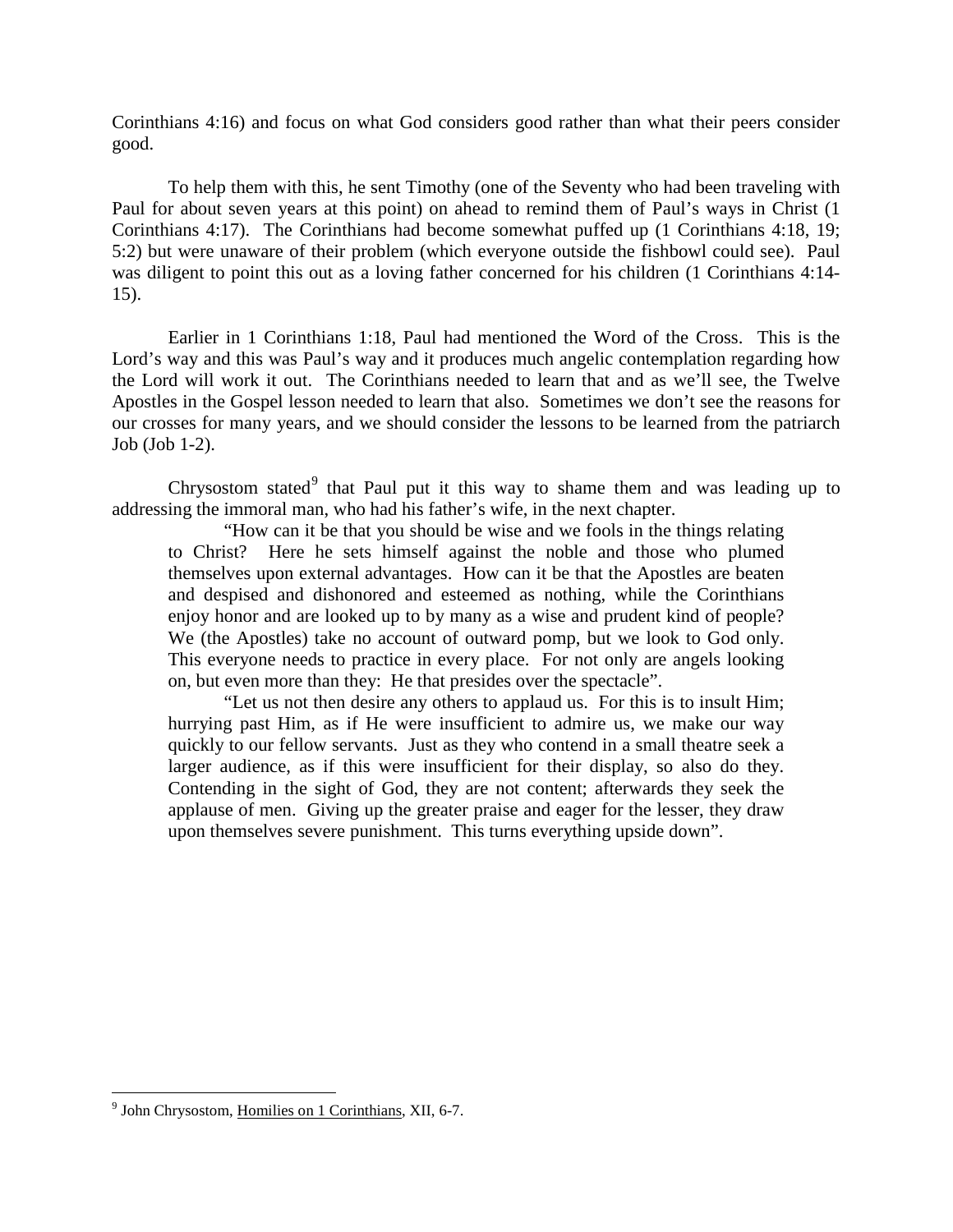# *FAITH AS A MUSTARD SEED Increasing our Faith*

**August 9, 2015 10th Sunday after Pentecost Revision F**

# <span id="page-7-0"></span>**Gospel: Matthew 17:14-23, Mark 9:14-29, Luke 9:37-42**

The subject of today's Gospel lesson is also used for the Fourth Sunday in Lent where the reading is from Mark 9. There the theme is fasting and prayer. Here, using the reading from Matthew, the theme is a faith that can move mountains.

### <span id="page-7-1"></span>**The Inability of the Twelve to Cast Out the Demon**

The Gospel lesson took place on the day following the Transfiguration (Luke 9:37), which occurred in mid-late summer, 29 AD, or just before the Feast of Tabernacles<sup>[10](#page-7-2)</sup>. The Twelve had been sent out two-by-two to heal the sick, cast out demons, cleanse lepers and raise the dead (Matthew 10:5-8). And they were very successful at this. But in today's Reading, a man brought them his demon-possessed son and they could do nothing for him (Matthew 17:14- 16). Perhaps the disciples were a little puffed up (like the Corinthians) from their successes. A little later James and John asked to sit at the Lord's Right and Left Hand in the Kingdom (Matthew 20:20-21). Later, The disciples would learn about fasting and prayer as a way of life (Matthew 9:14-15, Acts 13:3, 2 Corinthians 6:5), about true humility as Paul spoke of (1 Corinthians 4:9-13; Titus 3:2; James 4:6, 10; 1 Peter 5:5-6), and become themselves worthy of angelic contemplation in their struggles.

John Chrysostom pointed out that the father of the demon-possessed boy blamed the disciples for being unable to help when the father was exceedingly weak in faith himself. When Jesus questioned the father, He said to him, "If you can believe, all things are possible to him who believes" (Mark 9:23). The father then confessed, "Lord, I believe, help my unbelief!" (Mark 9:24). Chrysostom stated $11$ :

"Observe Christ's providence and His beneficence during the whole time, during which He allowed the devil to be in the child. Surely the man had been favored with much providential care, or the child would have perished long ago; for 'it cast him both into the fire and into the water' (Matthew 17:15). And the demon that dared to do this would assuredly have destroyed the man too, unless God had His strong curb on him. This was also the case with those naked men that were running in the deserts and cutting themselves with stones" (Mark 5:5).

In referring to the Twelve and the boy's father, Jesus used different forms of the word faith or belief (Greek: *pistia*). When the Twelve asked why they couldn't cast out the demon, Jesus said, "Because of your little–faith", or *oligo-pistia* (Matthew 17:20). Referring to the Copyright © Mark Kern 2007

<span id="page-7-2"></span><sup>&</sup>lt;sup>10</sup> For the chronology of events, see the Feast of the Transfiguration August  $6^{th}$ .<br><sup>11</sup> John Chrysostom, Homilies on Matthew, LVII, 3.

<span id="page-7-3"></span>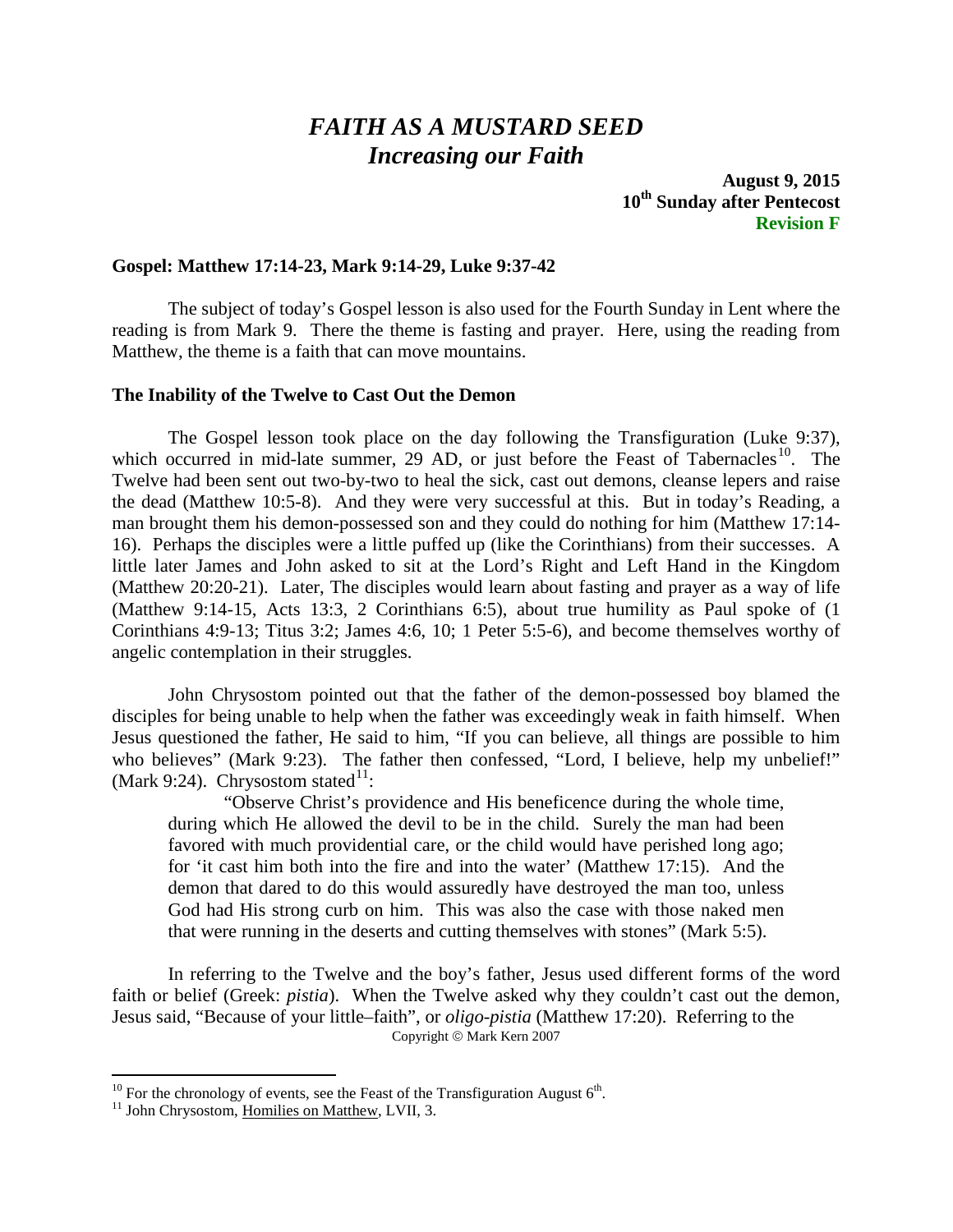boy's father, Jesus said, "O unbelieving or *apistos* generation" (Mark 9:9). The boy's father later said (Mark 9:24), I believe (Greek: *pisteuo*); help my unbelief (Greek: *apistia*). From *apistia*, the opposite of *pistia*, we get the English word apostasy. Thus Jesus chided the Twelve for having too little faith, but He was angry at the boy's father for having apostatized.

Cyril of Alexandria was similarly angry<sup>[12](#page-8-1)</sup> that the boy's father was not very gracious in his approach to the Lord. Crying out to the Lord (Luke 9:38), he proceeded to find fault with the Apostles and to subject them to public ridicule (Mark 9:18) where the Scribes were disputing with the Apostles about this also (Mark 9:14). What he was actually doing was finding fault with the Grace of God, and Jesus was justifiably angry.

"It was the duty of the father of the lad to lay the blame upon his own unbelief (Mark 9:23-24), rather than upon the holy Apostles. For this reason Christ justly called out, 'O unbelieving and perverse generation; how long shall I be with you; how long shall I put up with you?' (Mark 9:19). He justly therefore calls both the man himself, and those of like-mind, an apostate generation. For it is a sickness, and whoever is seized by it is perverse and utterly without knowledge to walk uprightly."

For the man, Cyril said, found fault with the Grace given to the Apostles and not with the Apostles themselves. This is blasphemy, for the Grace given them was Christ's and Christ was justifiably angry. It would have been deserved had the father of the demoniac gone away disappointed. But that no man might imagine that Christ was unable to work the miracle, He did it anyway and forbid the demon to enter the boy again lest the father's apostasy cause recurring problems.

John Chrysostom added<sup>[13](#page-8-2)</sup> to this that while the father had no belief at all, "If You can do anything, help us" (Mark 9:22), others who came to Jesus were not like that. For example, the leper said, "If You are willing You can make me clean" (Matthew 8:2). Jesus responded to the father by playing his words back to him, "If you can believe all things are possible" (Mark 9:23). "While the father uttered speech that was in no way worthy of His power, Jesus proceeded to show him that even he (the father) could do this and much more. In fact, the Lord's care had been apparent even before the father brought his son to Jesus. For the demon (Mark 9:22) had thrown the boy both into the fire and into the water to destroy him, but to no avail." Yet the boy's father was very ungrateful for this.

#### <span id="page-8-0"></span>**Reasons that Prayers are Heard**

Jesus' statement, "This kind does not go out except by prayer and fasting" requires some explanation. John Cassian stated<sup>[14](#page-8-3)</sup> that there are different reasons why prayers are answered, and

<span id="page-8-1"></span><sup>&</sup>lt;sup>12</sup> Cyril of Alexandria, Commentary on the Gospel of St. Luke, Homily 52, Chapter 9, Studion Publishers, Inc., 1983.

<span id="page-8-2"></span><sup>&</sup>lt;sup>13</sup> John Chrysostom, <u>Homilies on Matthew</u>, LVII, 3.<br><sup>14</sup> John Cassian, First Conference of Abbot Isaac, I, ix, 34.

<span id="page-8-3"></span>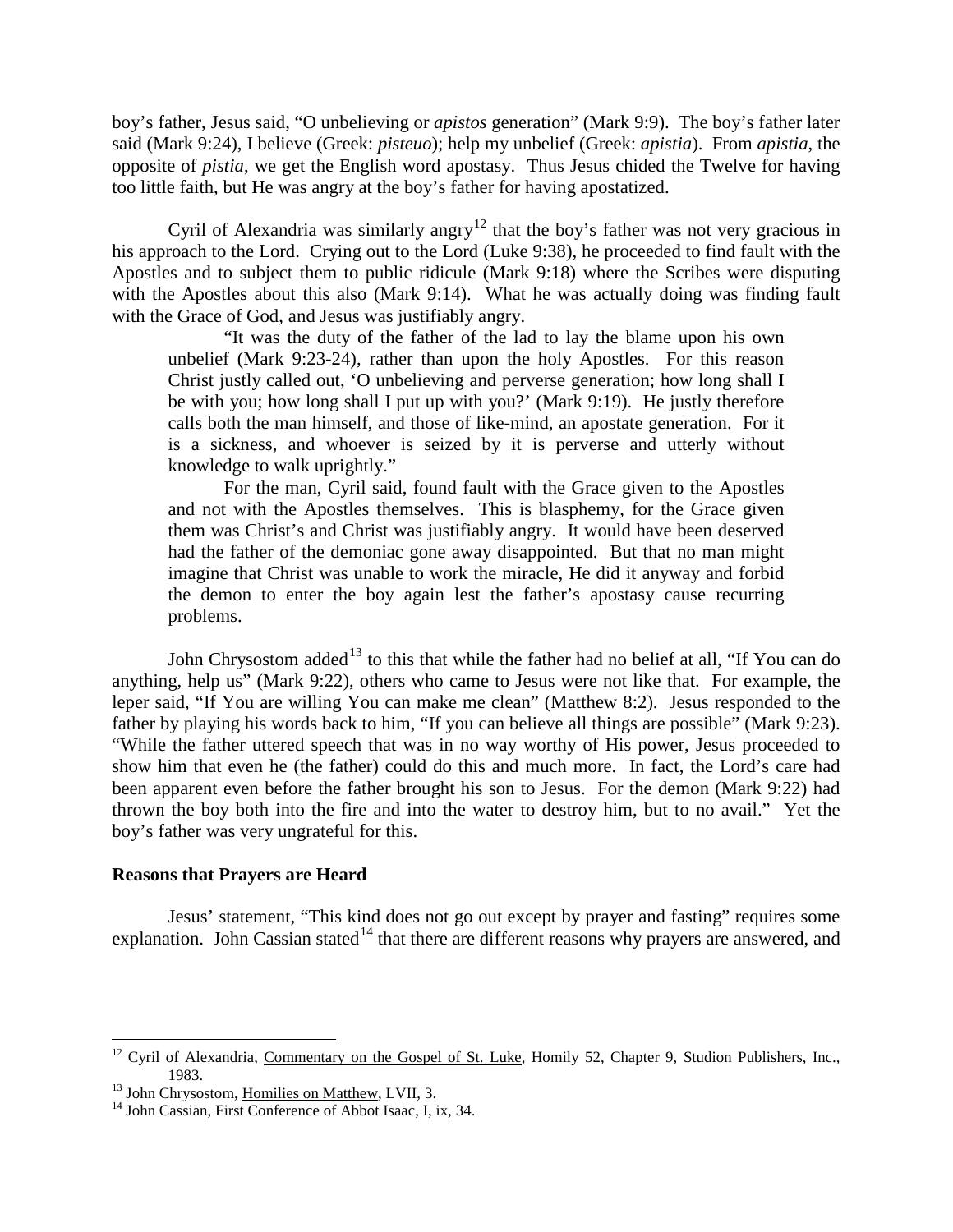we will be addressing items 2 and 4 in this study<sup>15</sup>. This comes from the words of the gospels and of the prophets, which teach us that there are varied and changing conditions of souls.

- 1. **Agreement:** An answer to prayer can be obtained in the case of the agreement of two persons. As the Lord said: "If two of you shall agree upon earth concerning anything for which they shall ask, it shall be done for them by My Father, which is in heaven" (Matthew 18:19).
- 2. **Fullness of Faith:** The fullness of faith can be compared to a grain of mustard-seed. "For if you have faith as a grain of mustard seed, you shall say unto this mountain: Be removed, and it shall be removed; and nothing shall be impossible to you" (Matthew 17:20).
- 3. **Continuance in Prayer:** The Lord spoke of unwearied perseverance in petitioning: "For, truly, I say unto you that if not because of his friendship, yet because of his persistence he will rise and give him as much as he needs" (Luke 11:8). A form of continuance in prayer exists in the fruits of almsgiving: "Shut up alms in the heart of the poor and it shall pray for you in the time of tribulation" (Ecclesiasticus 29:12).
- 4. **Purified Life:** The purifying of one's life and works of mercy can answer prayer, as it is said: "Loose the bonds of wickedness, undo the burdens that oppress". After a few words in which the barrenness of an unfruitful fast is rebuked, "then," he says, "you shall call and the Lord shall hear you; you shall cry, and He shall say, Here I am" (Isaiah 58:6, 9).
- 5. **Persecution:** Sometimes excess of trouble causes prayer to be heard, as it is said: "When I was in trouble, I called unto the Lord, and He heard me" (Psalm 120:1). And again, "Afflict not the stranger for if he cries unto Me, I will hear him, for I am merciful" (Exodus 22:21, 27)

"You see then in how many ways the gift of an answer may be obtained, so that no one need be crushed by the despair of his conscience for securing those things, which are eternal. For if in contemplating our wretchedness I admit that we are utterly destitute of all those virtues, which we mentioned above. Yet He most graciously promises to grant whatever they have perseveringly hoped for; saying, 'Ask and you shall receive; seek and you shall find; knock and it shall be opened unto you. Everyone that asks receives; he that seeks finds; and to him that knocks, it shall be opened'" (Luke 11:9-10).

John Chrysostom stated<sup>[16](#page-9-1)</sup> that fasting and prayer go together, and that fasting can lead to a greater faith and to more effective prayer. The Twelve Apostles did this most of their lives.

"But by faith here He means that which related to the miracles, and mentions a mustard seed, to declare its unspeakable power. But marvel also at their self-denial, and the might of the Spirit! Their self-denial in not hiding their fault<sup>17</sup>, and the might of the Spirit in so leading on by degrees them who had not so much as a gram of mustard seed, that rivers and fountains of faith sprang up within them. Do you see how He now proceeds to lay beforehand in them the foundation of His doctrine about fasting? It is an impossible thing, if one is living luxuriously, to cause deliverance from such demonic oppression".

<span id="page-9-0"></span><sup>&</sup>lt;sup>15</sup> Item 1 is addressed in the Study for the Gospel Lesson for the Special Feast Day of the Apostles Peter and Paul on June 29<sup>th</sup>; item 3 is addressed in the Study of the Gospel Lesson for the  $5<sup>th</sup>$  Sunday in Lent; and item 5 is addressed in the Study for the Publican and the Pharisee (four Sundays before Lent starts). <sup>16</sup> John Chrysostom, <u>Homilies on Matthew</u>, LVII, 4-5. <sup>17</sup> That is, in being unable to heal the child.

<span id="page-9-1"></span>

<span id="page-9-2"></span>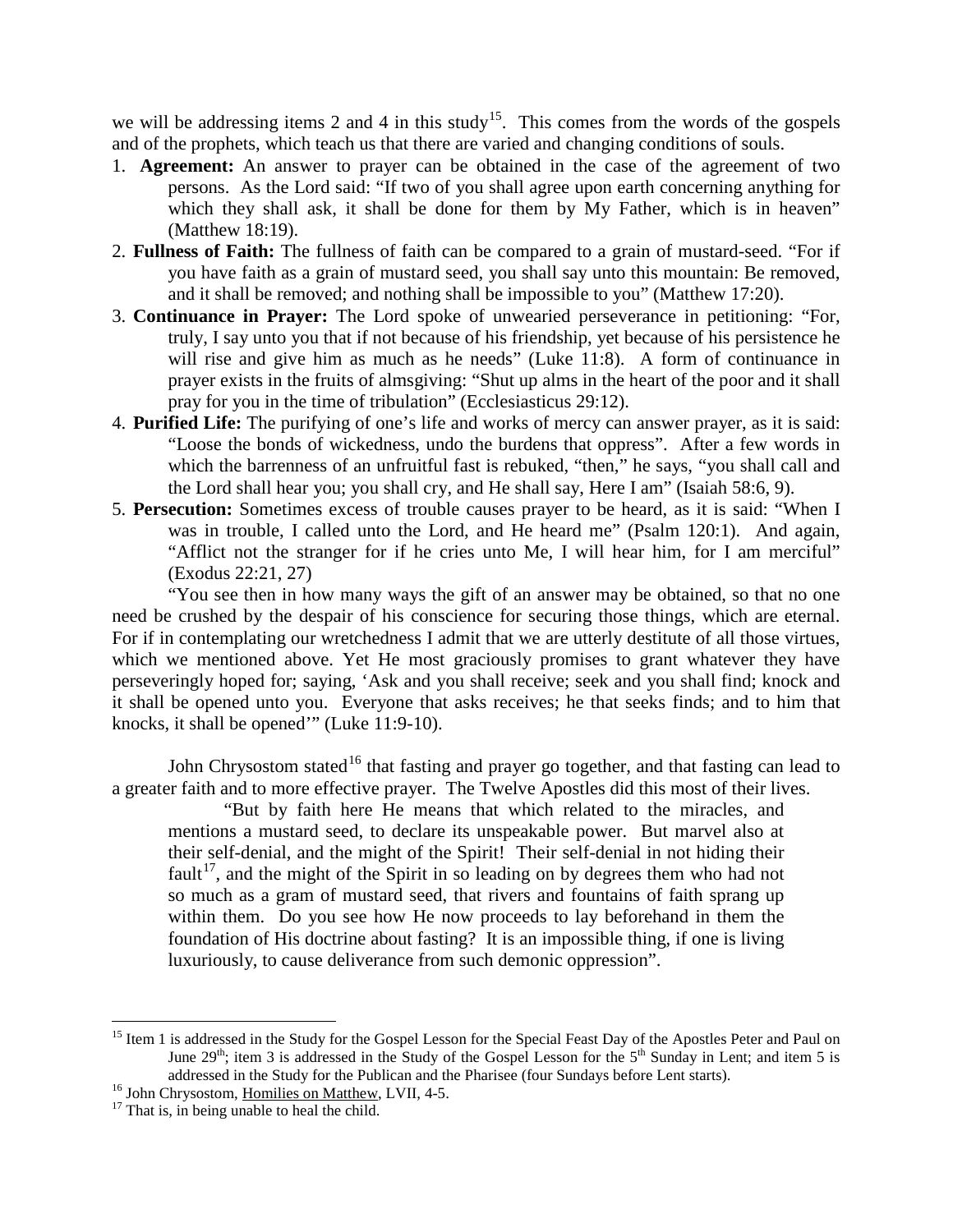"And yet, if faith is required', one may say, 'what is there need of fasting?' Because, together with our faith, that also brings no small power! For it both implants much strictness, and of a man makes one an angel, and fights against the incorporeal powers; yet not by itself, but prayer too is needed, and prayer must come first".

"See, at any rate, how many blessings spring from them both. For he that is praying as he ought, and fasting, has not many wants, and he that has not many wants, cannot be covetous; he that is not covetous, will be also more disposed for almsgiving. He that fasts is light, and winged, and prays with wakefulness, and quenches his wicked lusts, and propitiates God, and humbles his soul when lifted up. Therefore even the Apostles were almost always fasting. He that prays with fasting has his wings double, and lighter than the winds. For neither does he gape, nor stretch himself, nor grow torpid in prayer, as is the case with most men, but is more vehement than fire, and rises above the earth. Wherefore also such a one is most especially a hater and an enemy to the evil spirits. Nothing is mightier than a man who prays sincerely".

Ambrose of Milan contrasted<sup>[18](#page-10-0)</sup> the pleasures of food, which deprived us of Paradise, with fasting and prayer, which revealed the things of God. Those who reject fasting parrot the voice of the heathen, who have no hope of things to come. The saints advance in their prayer life when they fast.

"Holy Scripture teaches us that pleasure was suggested to Adam and Eve by the enticement of the serpent. The passions of pleasure are various and slippery, and as it were infected with the poison of corruption. Adam was deceived by the desire of pleasure and fell away from the commandment of God and from the enjoyment of grace. Pleasure cannot recall us to Paradise, seeing that it alone deprived us of it!"

"The Lord Jesus, wishing to make us stronger against the temptations of the devil, fasted when about to contend with him, that we might know that we can in no other way overcome the enticement of evil. Further, the devil himself hurled the first dart of his temptations from the quiver of pleasure, saying, 'If You are the Son of God, command that these stones become bread'. The Lord replied, 'Man does not live by bread alone, but by every word of God' (Matthew 4:3-4), and would not do it".

"What is the intention of the Scripture, which teaches us that Peter fasted, and that the revelation concerning the baptism of Gentiles was made to him when fasting and praying? (Acts 10:10) This shows that the Saints themselves advance when they fast. Finally, Moses received the Law when he was fasting (Exodus 34:28); and so Peter when fasting was taught the grace of the New Testament. Daniel, by virtue of his fast, stopped the mouths of the lions (Daniel 6) and saw the events of future times (Daniel 9:3, 20-27). And what safety can there be for us unless we wash away our sins by fasting, since Scripture says that fasting and alms do away sin?" (Tobit 12:8-9)

"Who then are these new teachers who reject the merit of fasting? Is it not the voice of heathen who say, 'Let us eat and drink?', whom the Apostle ridicules,

<span id="page-10-0"></span><sup>&</sup>lt;sup>18</sup> Ambrose of Milan, Epistles, LXIII, 14-17.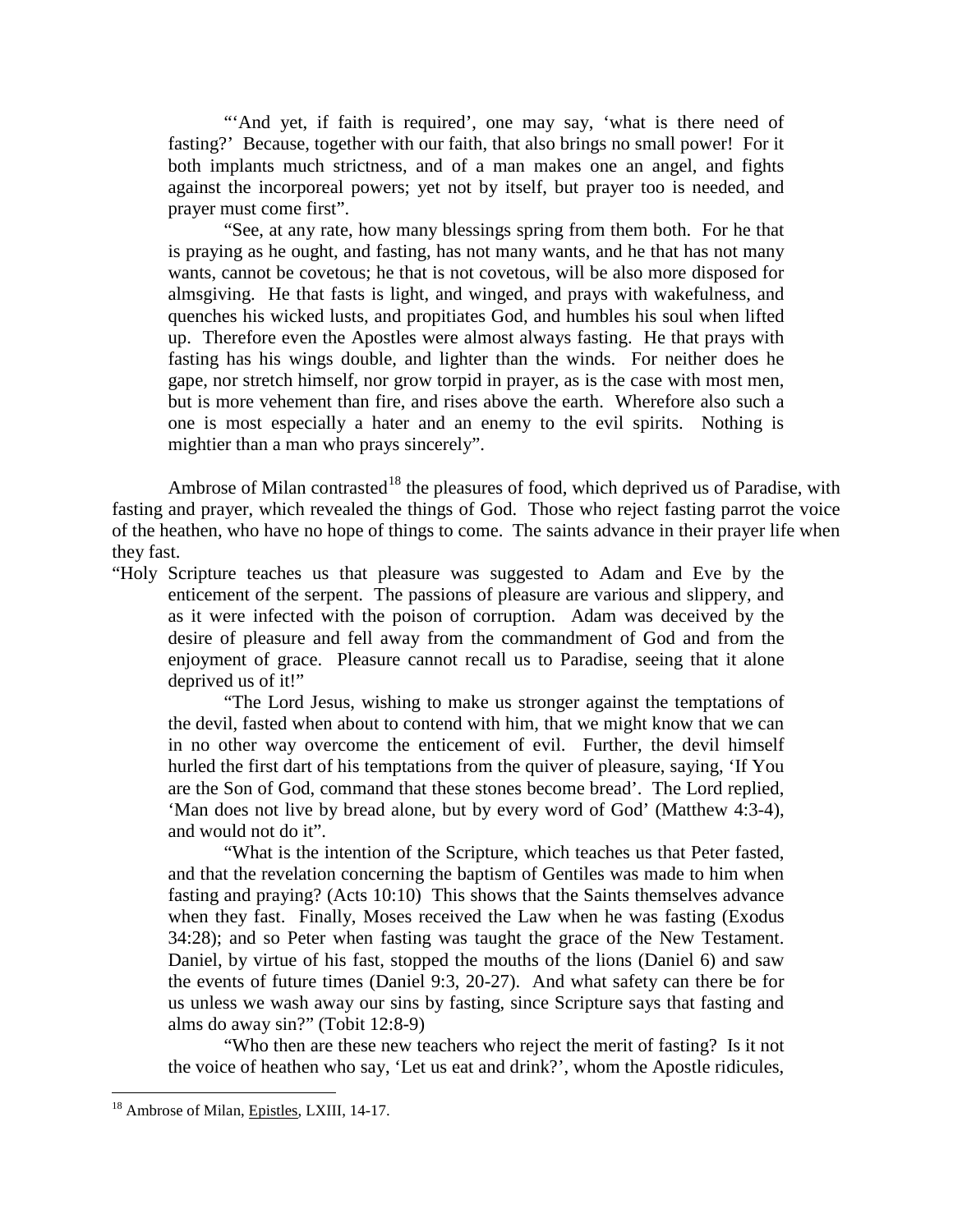when he says: 'If after the manner of men I have fought with beasts at Ephesus, what is it an advantage to me if the dead do not rise? Let us eat and drink, for tomorrow we die' (1 Corinthians 15:32). That is to say, 'What is the profit of my contention even to death, except that I might redeem my body? And it is redeemed in vain if there is no hope of the resurrection. And, consequently, if all hope of the resurrection is lost, let us eat and drink, let us not lose the enjoyment of things present, who have no hope of things to come. It is then for them to indulge in meats and drinks, who hope for nothing after death".

# <span id="page-11-0"></span>**The Fullness of Faith: Answer #2 to Prayer**

Jesus spoke on a number of occasions of the size of one's faith. Some people exhibited great faith, such as the centurion (Matthew 8:10), while the Twelve exhibited small faith on this occasion (Matthew 17:20). Jesus compared faith to the size of a mustard seed (Matthew 17:20). A mustard seed is roughly half the size of a sesame seed, much smaller than the seeds of wheat, barley, rice, bean, etc. Yet some species of mustard grow to be small trees. On other occasions (Matthew 13:31-32, Mark 4:30-32, Luke 13:18-19), Jesus compared the Kingdom of God to a mustard seed, which grew to be a tree large enough for birds to roost in its branches. Faith and the Kingdom of God go together in that both require the vision to see beyond this present life to what else is really there. Today's Gospel lesson is the first occasion that Jesus is recorded as saying that if one had faith as a mustard seed, one could move a mountain from here to there, and that nothing would be impossible (Matthew 17:20).

About six months later in early 30 AD, the Twelve asked Jesus to increase their faith. He replied, "If you have faith as a mustard seed, you can say to this mulberry tree, 'Be pulled up by the roots and be planted in the sea', and it would obey you" (Luke 17:5-6). This reference is to the Black Mulberry, which grows 20-30 feet tall and was used for its fruit and today for wine also. This is not the same tree as the White Mulberry tree that is used in the silkworm industry.

In contrast to faith is doubt in one's heart (Mark 11:23). James said, "He who doubts is like a wave of the sea driven and tossed by the wind. For let not that man suppose that he will receive anything from the Lord; he is a double-minded man (literally two-souled); unstable in all his ways (James 1:6-8). Paul spoke similarly to the Ephesians, that they should no longer be children, tossed to and fro and carried about with every wind of doctrine, by the trickery of men, in the cunning craftiness of deceitful plotting (Ephesians 4:14). This was the problem with the boy's father in the Gospel lesson.

Commenting on the disciples' faith in the Gospel lesson, Chrysostom stated<sup>[19](#page-11-1)</sup> that when the Twelve came to Jesus after being unable to cast out the demon, they were anxious that somehow they had lost the ability to do so. The disciples were in a very imperfect state by comparison before the cross (i.e. compared to after Pentecost). Certain saints after them are said

<span id="page-11-1"></span><sup>&</sup>lt;sup>19</sup> John Chrysostom, Homilies on Matthew, LVII, 4.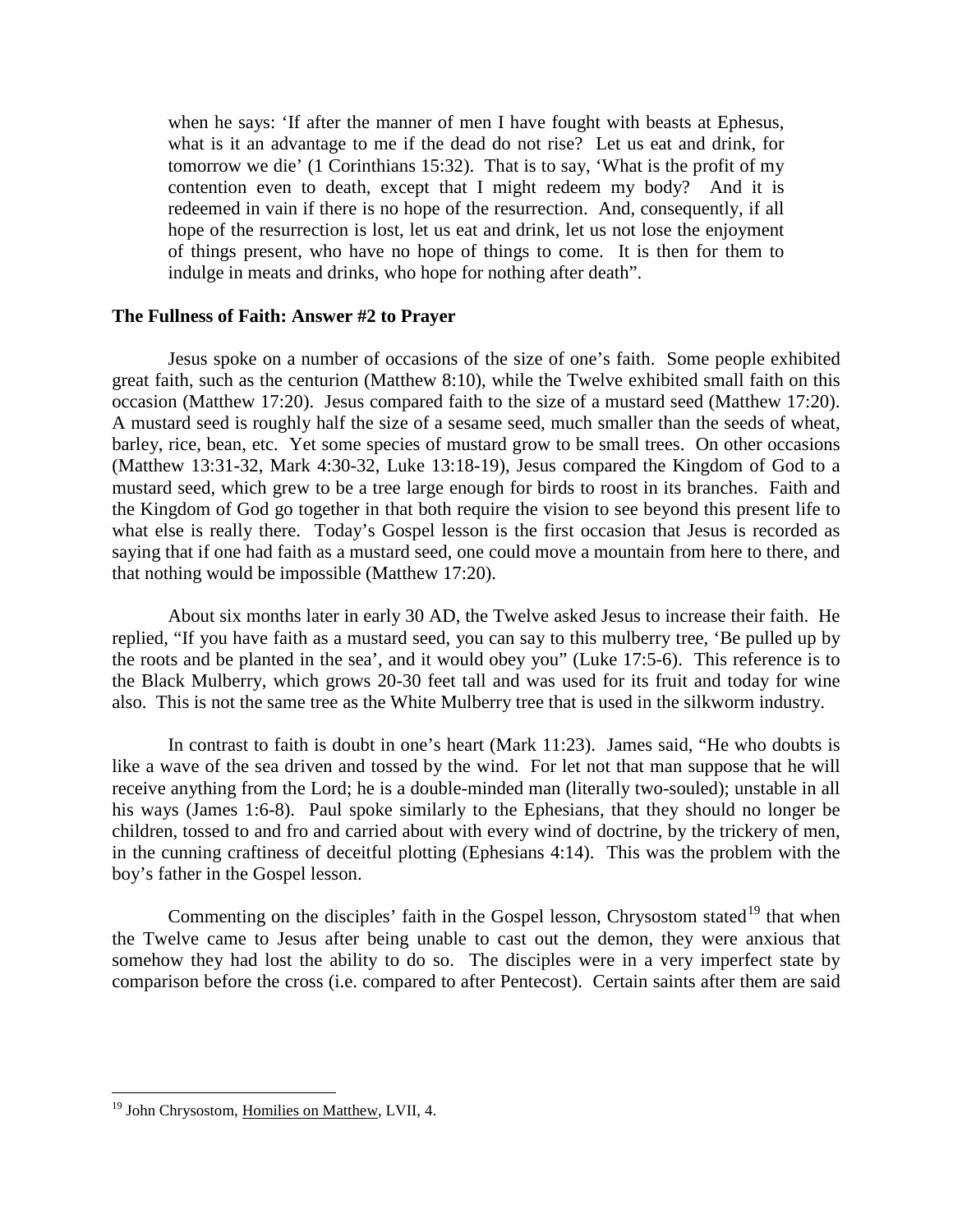actually to have moved mountains when necessity called for it." For example: Gregory of Neocaesarea<sup>[20](#page-12-0)</sup> and Mark the Ascetic. Yet the Twelve did greater works than this.

"The Twelve did far greater things, having raised up innumerable dead. For it is not at all the same thing, to move a mountain, and to remove death from a body. And certain saints after them, far inferior to them, are said actually to have moved mountains, when necessity called for it. The Twelve would have done the same, if need called them to do so. But if there was then no need for it, do not find fault. He Himself did not say, 'You shall surely move mountains', but 'You shall be able to do even this'. And if they did it not, it was not because they were unable (how could this be, when they had power to do the greater things?), but because they did not need to do it".

To illustrate this imperfection from another viewpoint, Paul mentioned later on that having the gift of great faith is not the most excellent way. "Though I have all faith, so that I could remove mountains, but have not love, I am nothing" (1 Corinthians 12:31-13:2). The more excellent way is love, because love makes us able to handle and direct the other gifts without pride or arrogance, and love gives us a vision beyond this present life.

To illustrate the "imperfect state" of the disciples, they were exceedingly sorrowful when Jesus told them that He was about to be betrayed, killed and resurrected. Moses and Elijah weren't sorrowful when they discussed this the day before! The disciples were sorrowful; they didn't have a vision yet beyond this present life; and they didn't understand the Word of the Cross (1 Corinthians 1:18), where unless a grain of wheat falls into the ground and dies it can't produce any fruit (John 12:23-25). Moses, Elijah and the angels understood something of this. They didn't understand it completely, but then neither did Satan. If he had understood, he wouldn't have crucified the Lord of Glory (1 Corinthians 2:8). But the angels did realize that the Lord was in charge; because of this, they are so eager to look into the state of human affairs and are fascinated and amazed how the Lord works it out.

Jerome noted<sup>[21](#page-12-1)</sup> examples of many people who had exceptional faith without having much theological understanding. In his humility, Jerome was not sure that he himself would fare that well if it was done to him according to his faith – such as happened to some people.

"The faith we seek is that of which the Lord himself said, 'Your faith has made you whole' (Matthew 9:22). And elsewhere, of the centurion, 'I have not found such great faith, not even in Israel' (Matthew 8:10). And again, to the Apostles, 'Why are you fearful, O you of little faith?' (Matthew 8:26) In another place also, 'If you have faith as a grain of mustard seed, you shall say unto this mountain, move from here to there, and it shall move' (Matthew 17:20). Neither the centurion nor the poor woman, who for twelve years was wasting away with a flow of blood, had believed in the mysteries of the Trinity, for these were revealed to the Apostles after the resurrection of Christ. The faith of such as believe in the

<span id="page-12-0"></span><sup>&</sup>lt;sup>20</sup> Gregory of NeoCaesarea is sometimes called "Gregory Thaumaturgus", meaning Gregory the Wonder-worker; he is remembered on November  $17<sup>th</sup>$ . Mark the Ascetic, whose teacher was John Chrysostom, is remembered on March  $5<sup>th</sup>$ .

<span id="page-12-1"></span> $^{21}$  Jerome, Dialogue Against the Luciferians, 15.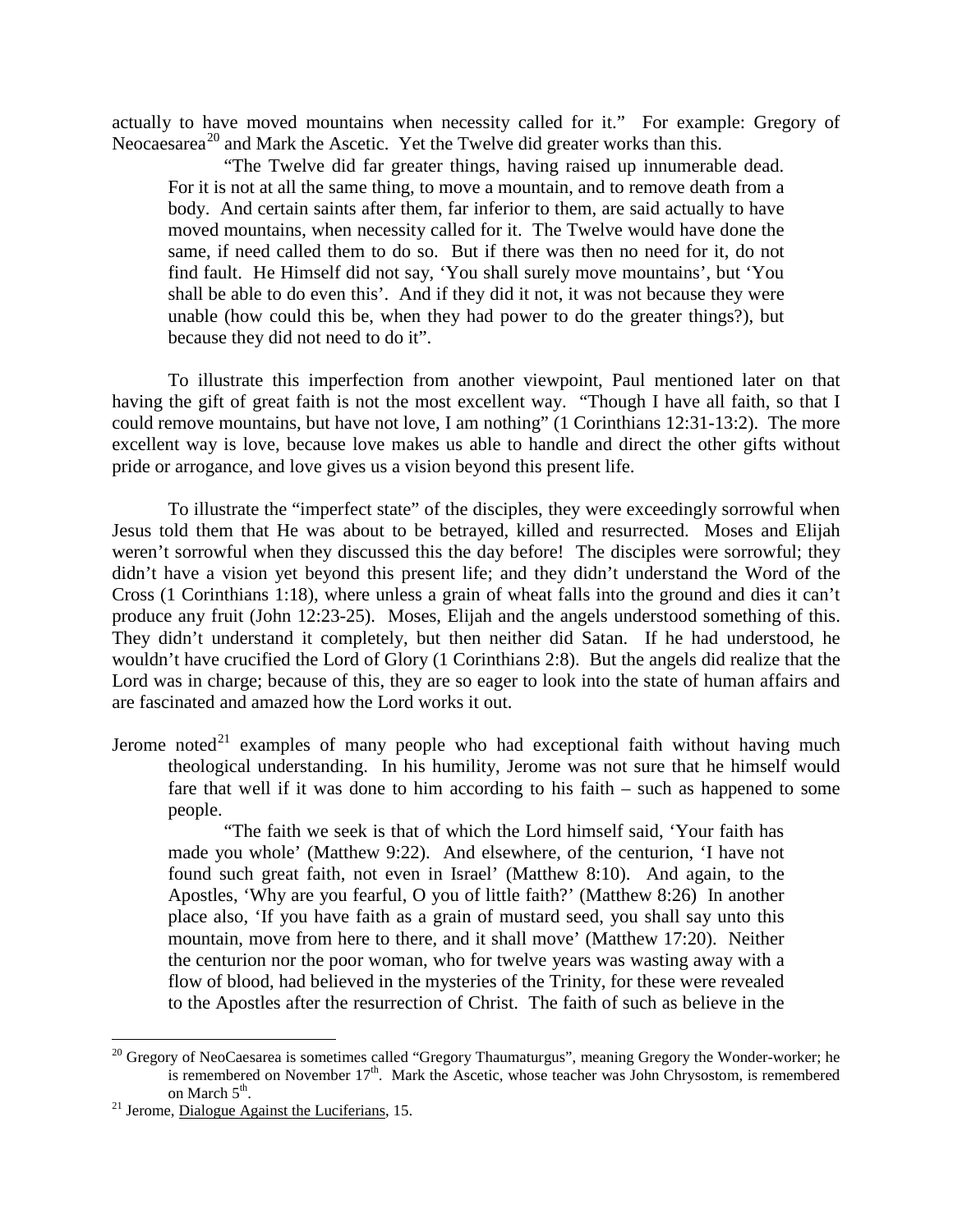mystery of the Trinity should have its due preeminence. It was her singleness of mind and her devotion to her God that met with our Lord's approval. 'For she said to herself, If only I may touch his garment, I shall be made well' (Matthew 9:21). This is the faith, which our Lord said was seldom found. This is the faith, which even in the case of those who believe rightly, is hard to find in perfection".

"'According to your faith, let be it done to you' (Matthew 9:29), says God. I do not like the sound of those words. If it be done unto me according to my faith, I shall perish. And yet I certainly believe in God the Father, the Son, and the Holy Spirit. I believe in one God; nevertheless, I would not have it done unto me according to my faith. For the enemy often comes, and sows tares in the Lord's harvest. I do not mean to imply that anything is greater than the purity of heart, which believes that mystery; but undoubted faith towards God is hard indeed to find".

Chrysostom continued<sup>[22](#page-13-1)</sup> to say that there is a difference between miracles and healing, where the gift of miracles is greater due to greater faith.

"The Apostles asked Him, saying, 'Increase our faith' (Luke 17:5) for this is the mother of the miracles. But to possess the power of working miracles and gifts of healing, is not the same thing. He that had a gift of healing used only to do cures; but he that possessed powers for working miracles used to punish also. For a miracle could be healing only, but could also involve punishing, even as Paul inflicted blindness (Acts 13:8-12) and as Peter slew Ananias" (Acts 5:4-6).

Ambrose of Milan stated<sup>[23](#page-13-2)</sup> that the term "moving mountains" could also refer to high things that exalt themselves, such as the palaces of Satan, against the knowledge of God (2 Corinthians 10:5). To deal with these things also takes great faith.

"What are these palaces, except the palace of Satan, of whom the Lord said, 'How shall His kingdom stand?' (Luke 11:18) The things, which are the devil's palaces, are truly mountains, and therefore in the fall of those palaces from the hearts of the faithful, the truth stands revealed, that Christ, Son of God, is of the Father's eternal substance. What, again, are those mountains of bronze, from the midst of which four chariots come?" (Zechariah 6:1)

"We behold that height, lifting up itself against the knowledge of God, cast down by the word of the Lord, when the Son of God said, 'Be quiet, and come out, you unclean spirit' (Mark 1:25). Concerning whom the prophet also said, 'Behold, I am against you, you mountain<sup>[24](#page-13-3)</sup> of corruption!'" (Jeremiah 51:25 LXX)

## <span id="page-13-0"></span>**The Relationship of Great Faith to Works: Answer #4 to Prayer**

Continuing His answer to their request to increase their faith, Jesus went on to say some things regarding works, and that this often escapes our notice in this context. Speaking of a slave and a slave-owner, when a slave comes home from working all day at plowing or tending sheep,

<span id="page-13-2"></span><span id="page-13-1"></span><sup>&</sup>lt;sup>22</sup> John Chrysostom, <u>Homilies on 1 Corinthians</u>, XXIX, 5.<br><sup>23</sup> Ambrose of Milan, <u>Exposition of the Christian Faith</u>, III, xiv, 117-118.<br><sup>24</sup> Jeremiah's reference to "The Mountain of corruption" was Babylon.

<span id="page-13-3"></span>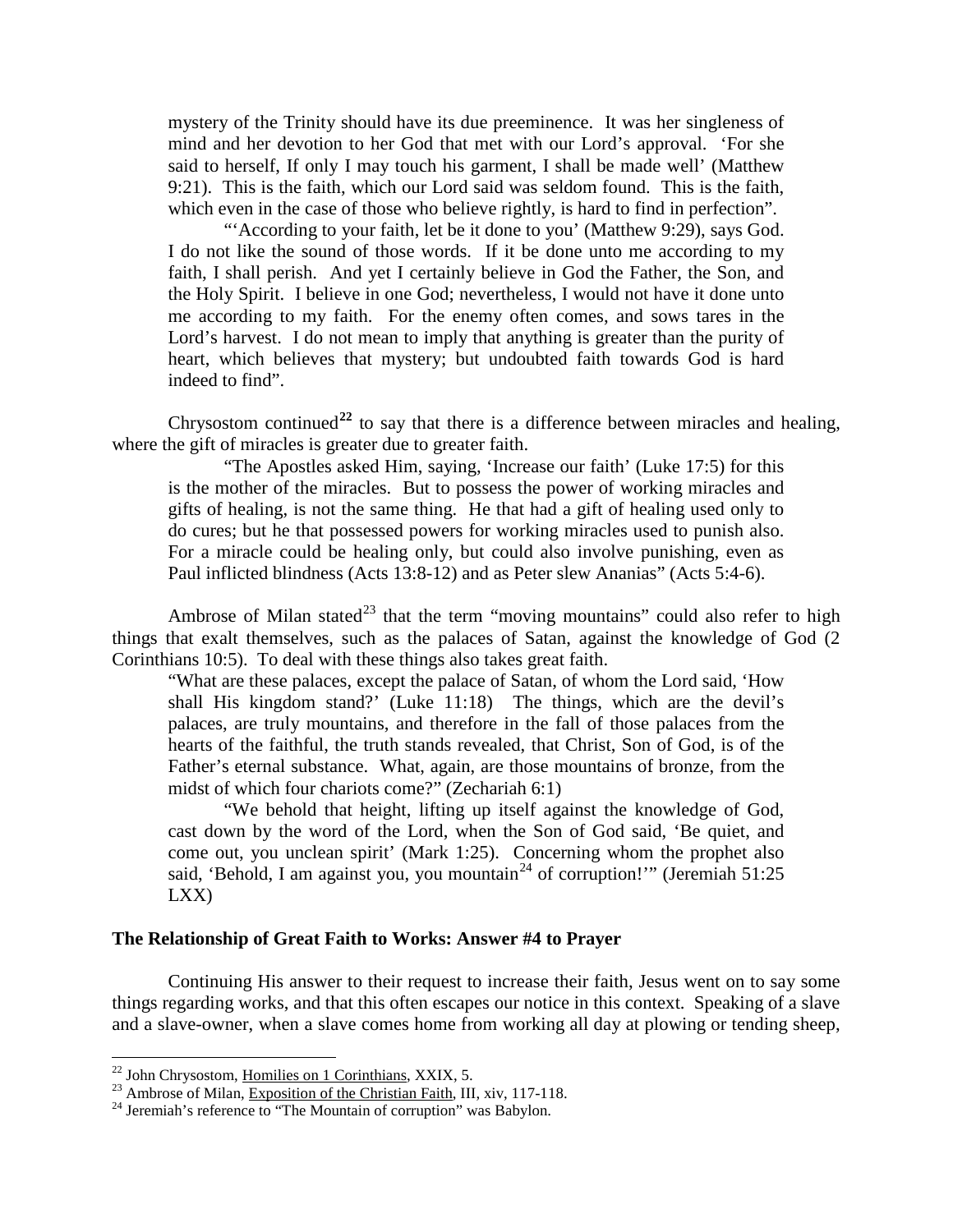the slave owner does not say, "Come at once and sit down to eat" (Luke 17:7). Rather the slaveowner instructs the slave to first fix him something to eat; after the slave-owner has eaten and drunk, then the slave himself can eat and drink. For doing this, the slave-owner does not thank the slave, the slave is merely doing his job. The Lord concludes with, "So likewise you, when you have done all those things, which you are commanded, say, 'We are unprofitable slaves. We have done what was our duty to do" (Luke 17:8-10).

One might ask, "How does this increase our faith?" It certainly puts our life in perspective and gives us a realistic appraisal of where things stand. It also gives us a more humble attitude. If we think of ourselves in terms of the unprofitable slave, we might ask ourselves how many times have we been so busy about our affairs, which includes even doing the Lord's work that we find ourselves unable to take time out to go to church and offer praise to God?

The Lord gave a further clarification of this on the Tuesday of Holy Week, 30 AD. Coming from Bethany to Jerusalem in the morning, Jesus was hungry and looked for some figs on a fig tree<sup>25</sup>. Finding nothing but leaves, the Lord said, "Let no one eat fruit from you ever again" (Mark 11:12-14). The next day as they passed the same fig tree, they saw it withered up from the roots. Peter was stunned! (Mark 11:20-22).

Jesus replied, "Have faith in God. For assuredly I say to you, whoever says to this mountain, 'Be removed and cast into the sea', and does not doubt in his heart, but believes that those things he says will be done, he will have whatever he says. Therefore I say to you, whatever things you ask when you pray, believe that you receive them, and you will have them" (Mark 11:23-24).

Jesus continued with a statement that we might consider totally irrelevant: "And when you stand praying, if you have anything against anyone, forgive him, that your Father in heaven may also forgive you your trespasses. But if you do not forgive, neither will your Father in heaven forgive your trespasses" (Mark 11:25-26).

We might ask: "What does forgiving one another have to do with increasing one's faith? Too often, we look at faith as separate from works. Yet James, the Lord's brother (Galatians 1:19), stated that faith is made perfect by works<sup>26</sup>, one is justified (under some conditions) by works, and faith without works is dead (James 2:22, 25, 26).

Included in "works" are such good deeds as serving our Lord and King even when we're tired, and forgiving our fellow slaves. We show our faith by our works (James 2:18). Therefore works such as these increase our faith, and our faith is made alive and perfect by demonstrating it in a tangible way to others.

<span id="page-14-0"></span> $25$  Fig trees often have two crops; one in the spring and another larger crop in the fall. Yet this occasion was too early for even the Spring crop.

<span id="page-14-1"></span><sup>&</sup>lt;sup>26</sup> For more discussion on works, see the Epistle lesson for the Fathers of the First Six Ecumenical Councils (July 13-19) and the Epistle lesson for the  $5<sup>th</sup>$  Sunday of Lent.